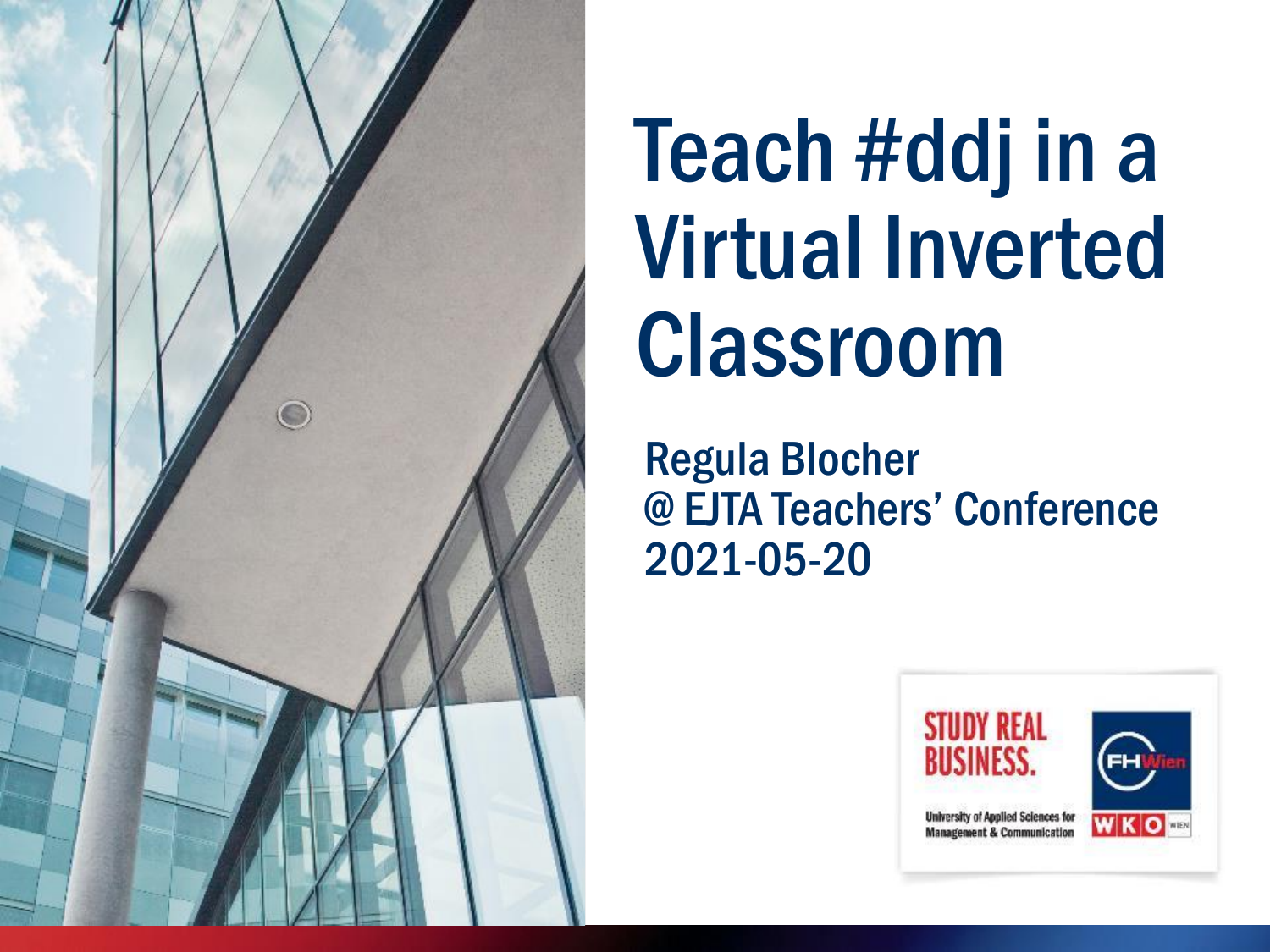### Data journalism is about …



■ Go to www.menti.com and use the code 3763 0793

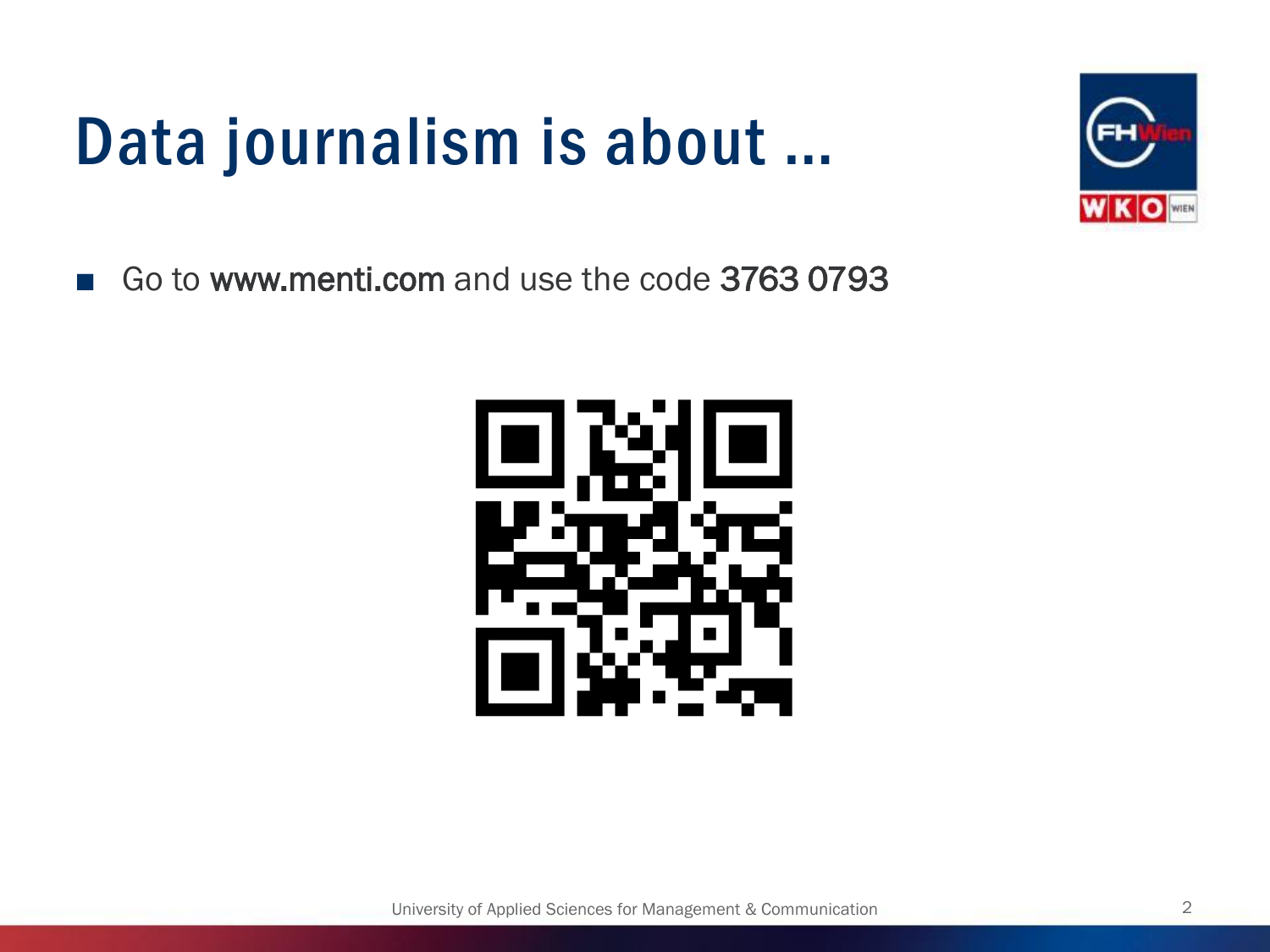### Data journalism is about …



■ a set of skills every (digital) journalist should have



#### **DATA-DRIVEN JOURNALISM = PROCESS**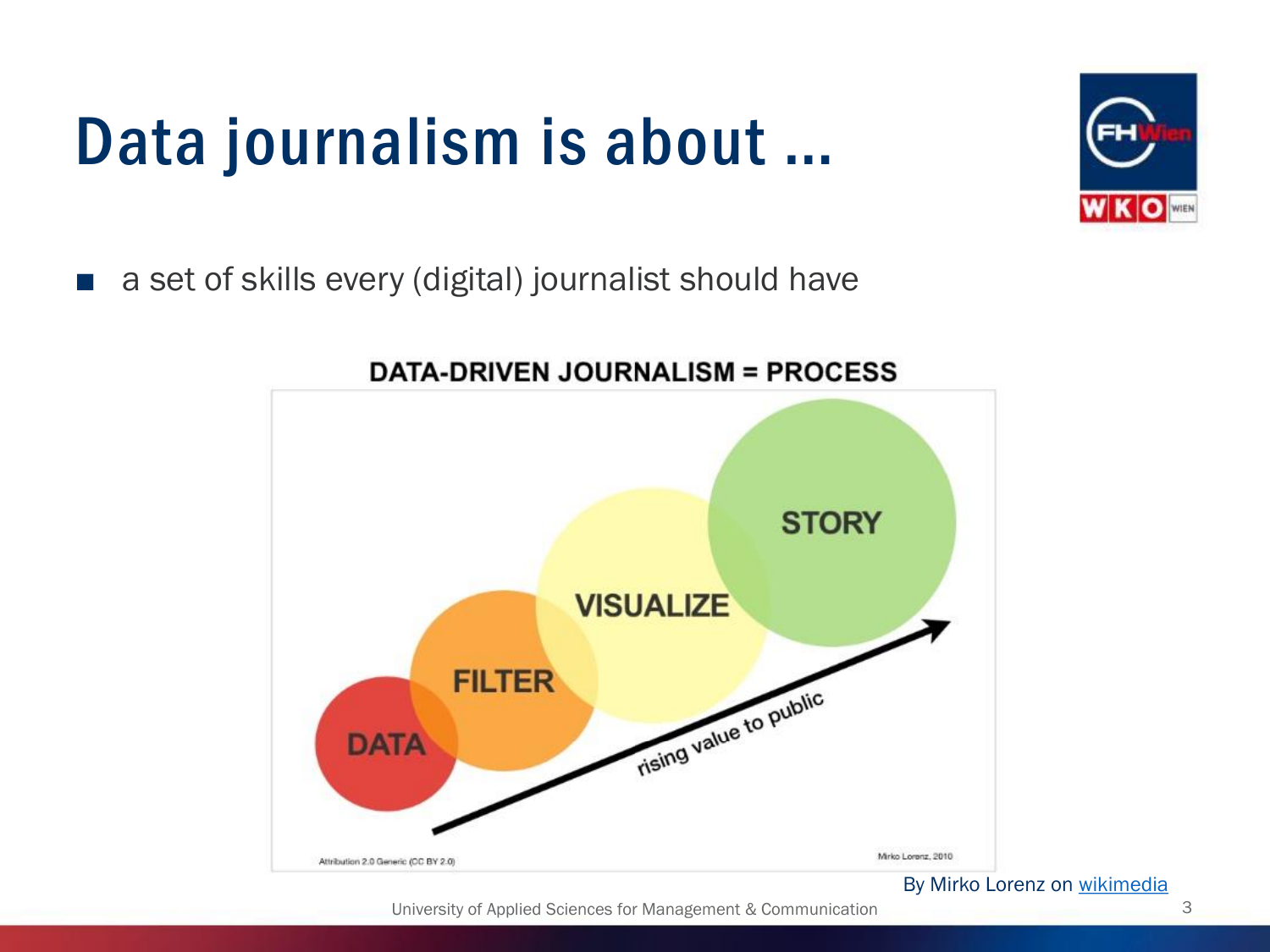## Mapping the #ddj process

- Students should work through the whole process
- Main assessment: 1 data-driven article
- Topics:
	- 1. Introduction
	- 2. Planning data stories
	- 3. Data research
	- 4. Data analysis
	- 5. Data visualization
	- 6. Storytelling with data
- Corresponding learning outcomes

| <b>Patenjournalismus Gru</b><br>ppe 2 Blocher (JOUR)<br>(BA) (BB (07465205/W<br>S20/104617) |
|---------------------------------------------------------------------------------------------|
| Teilnehmer/innen                                                                            |
| $\mathbf{\mathbb{U}}$ Badges                                                                |
| <b>⊞</b> Bewertungen                                                                        |
| <b>4</b> Download Center                                                                    |
| 1. $\Box$ Datenjournalismus - Einf<br>ührung                                                |
| $2. \Box$ Datenprojekt: Planung                                                             |
| $3. \Box$ Datenrecherche                                                                    |
| $4. \Box$ Datenanalyse                                                                      |
| 5. $\Box$ Datenaufbereitung                                                                 |
| 6.□ Storytelling                                                                            |
| $\Box$ Literatur                                                                            |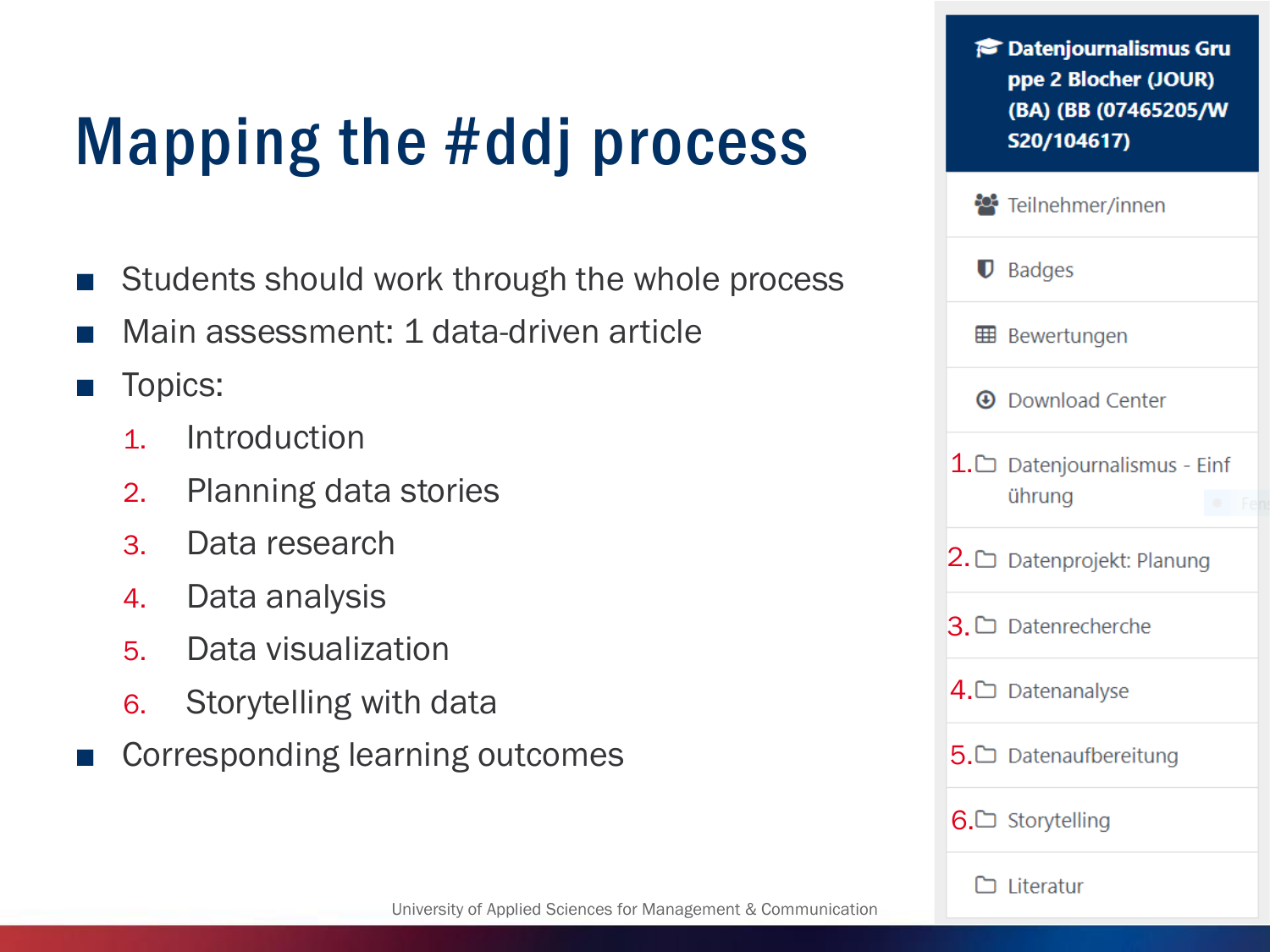### Virtual inverted classroom



- Put the theory ('lecture') into self-study phase
	- self-timed, self-paced, based upon individual previous knowledge
- Have practice, exercises and discussions in class

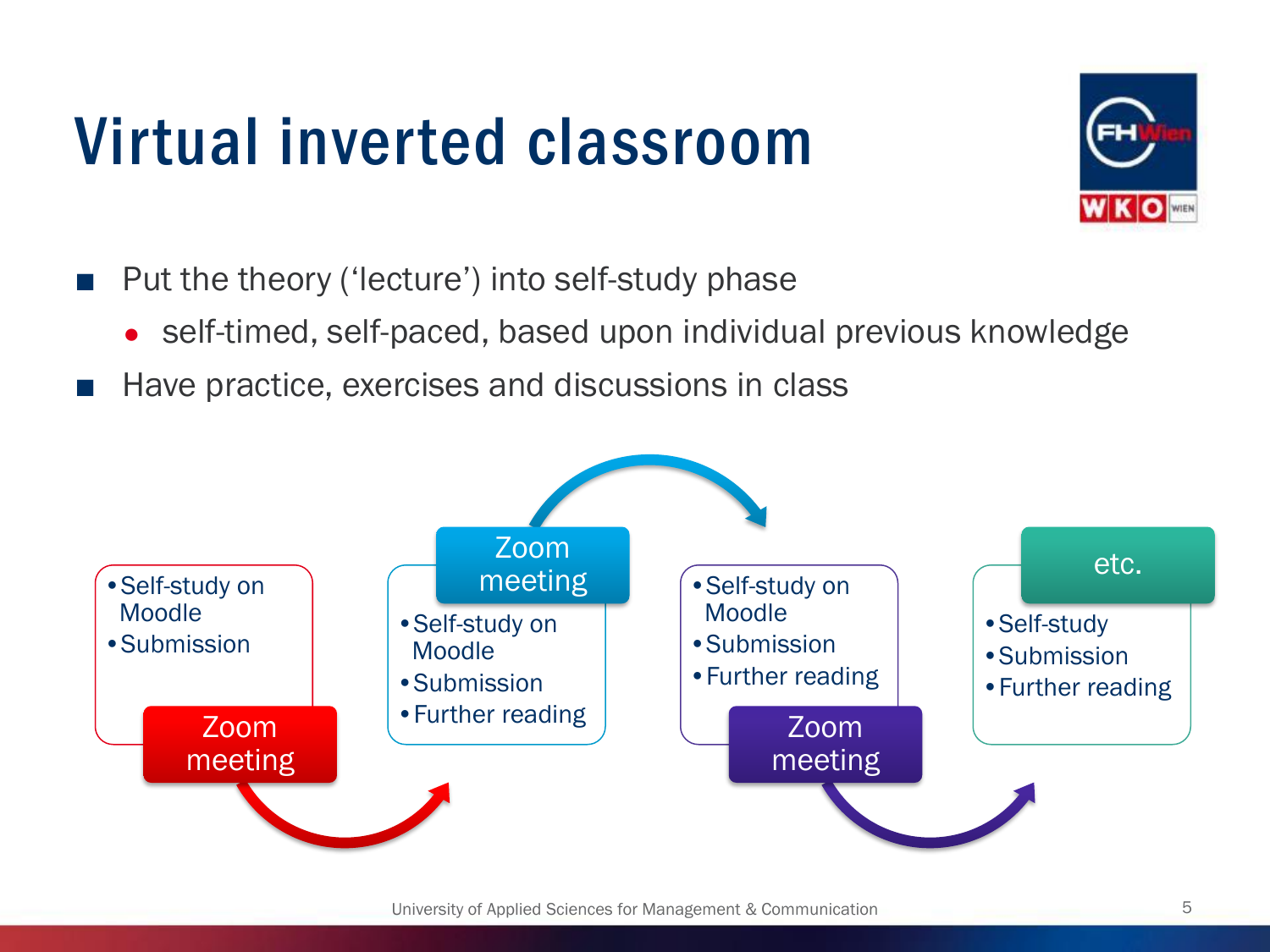#### Examples





Photo by [T. Q.](https://unsplash.com/@tq_photos?utm_source=unsplash&utm_medium=referral&utm_content=creditCopyText) on [Unsplash](https://unsplash.com/s/photos/cherry?utm_source=unsplash&utm_medium=referral&utm_content=creditCopyText)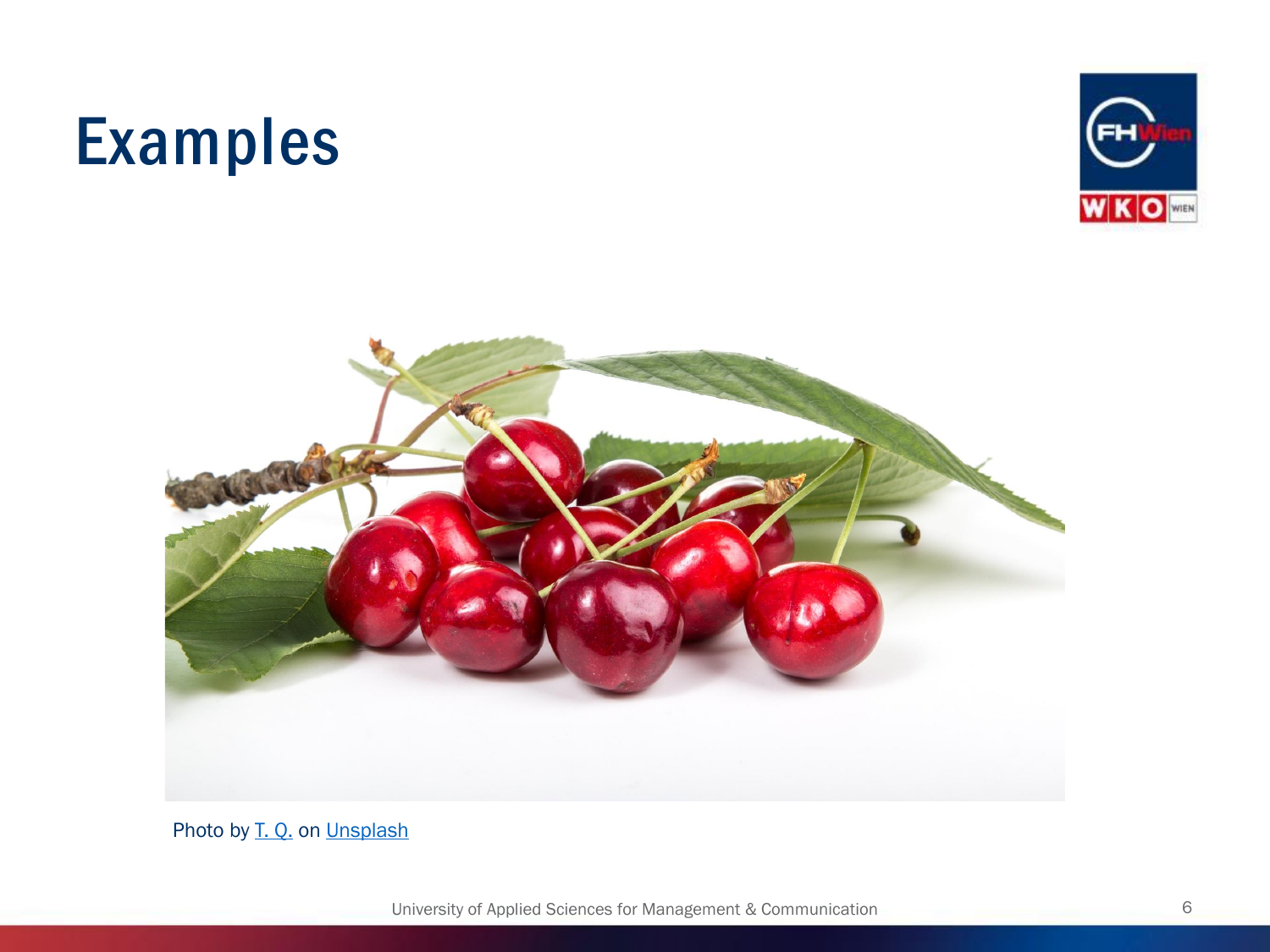### 1. Introduction





"What is data journalism? If you ask me, it's just journalism." (Simon Rogers, 2013)

- •YouTube video
- •Task: Bring a data journalistic example from media you use!

#### **Presentations** of examples

 $\triangleright$  Range of data journalistic stories

Photo from<https://simonrogers.net/about/>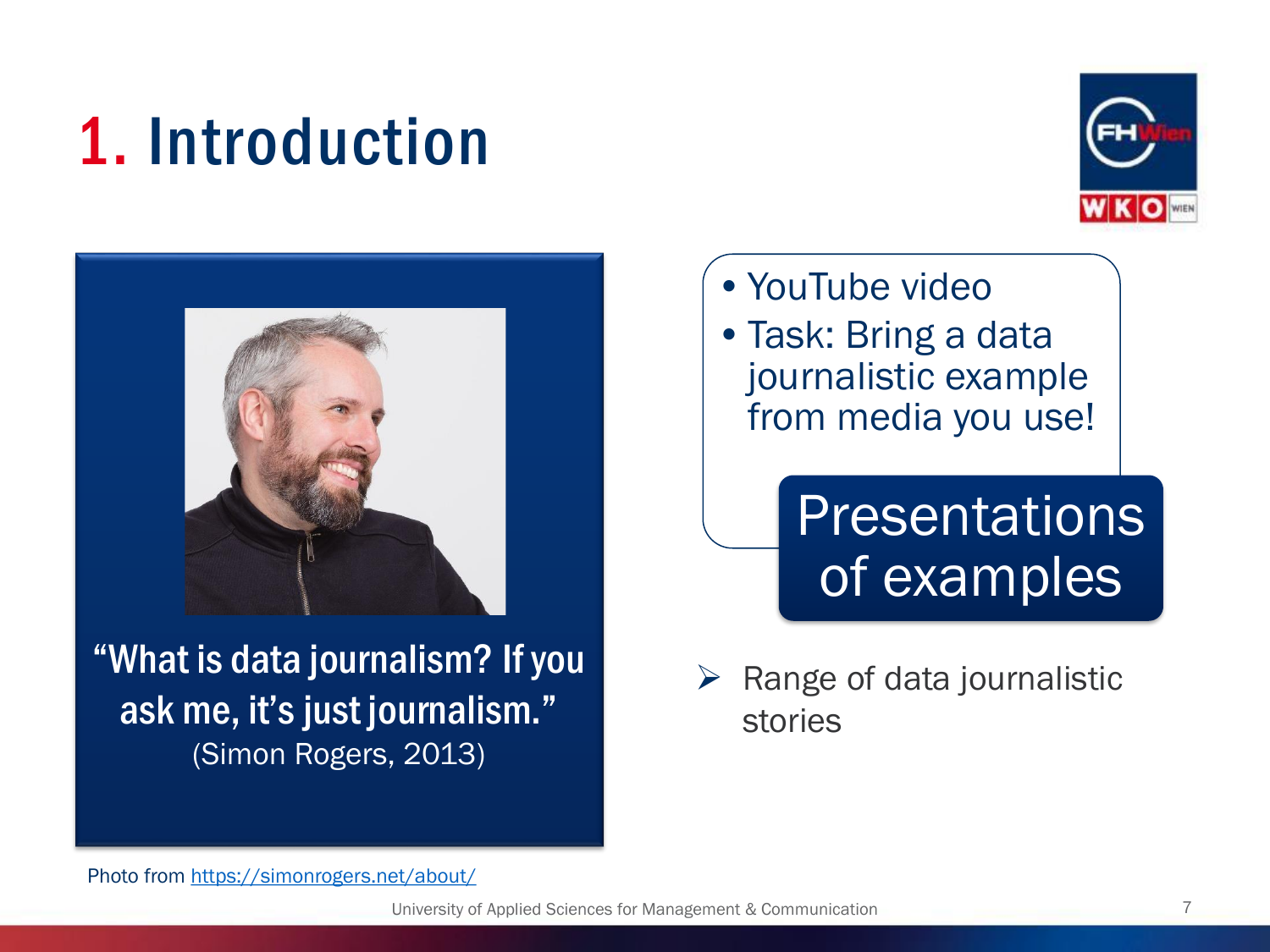### 3. Data research



"You can only get [reliable] data through one of the most important foundations of journalism: thorough, neat and persistent research." (Christian Jakubetz, 2016; translated)

- •Articles from Austrian media on challenges
- •List of data resources and methods

#### Individual coaching (checklist)



Screenshot from <https://oe1.orf.at/coronapodcast>

Ö1 CORONA-PODCAST

Fehlende Zahlen gehen uns alle an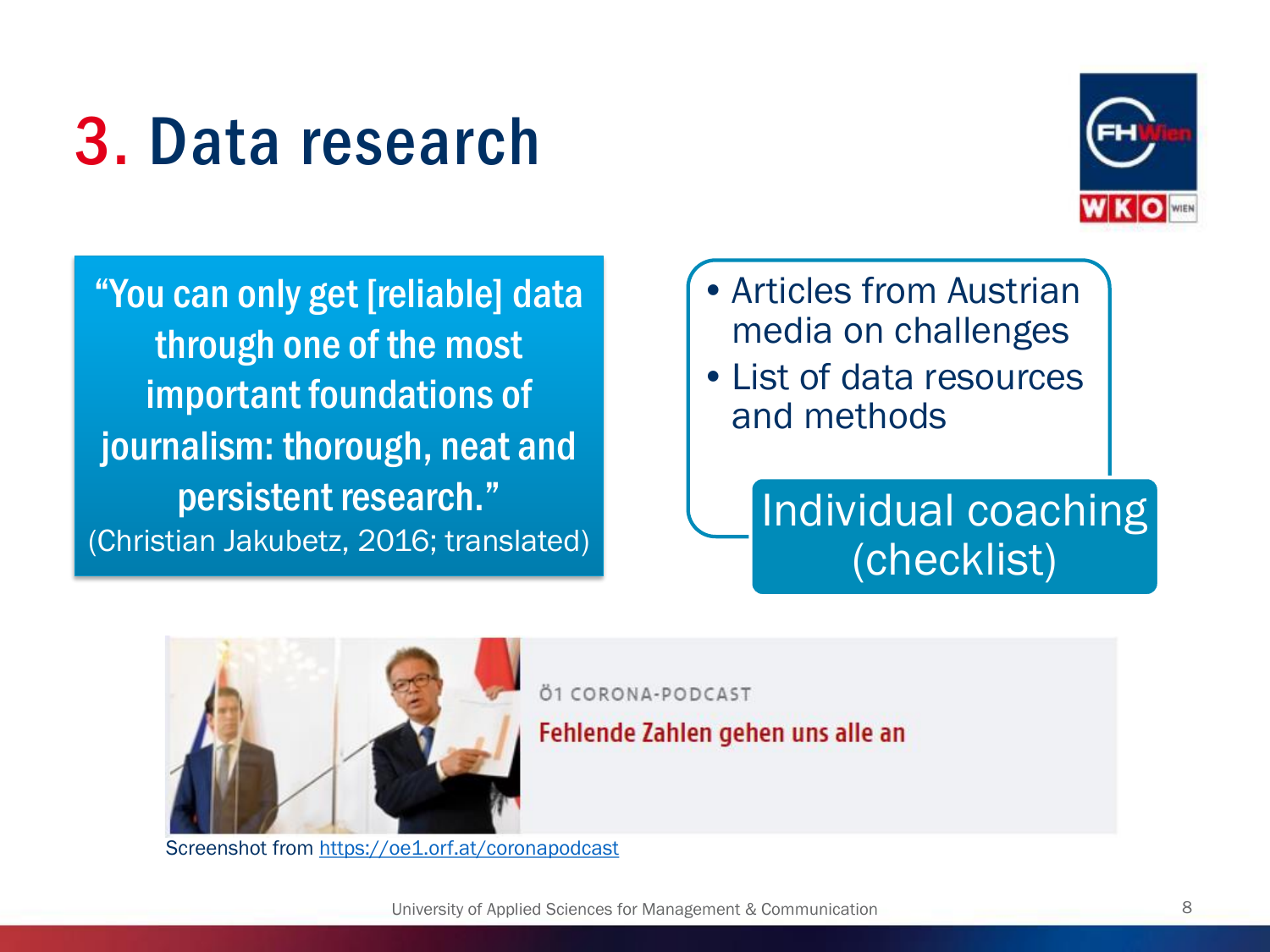### 4. Data analysis



"Bad news: Mathematical mistakes harm your credibility. Good news: Newsroom math is easy: add, subtract, multiply, and divide are all you need." (Steve Doig, 2019)



Photo by [Scott Graham](https://unsplash.com/@homajob?utm_source=unsplash&utm_medium=referral&utm_content=creditCopyText) on [Unsplash](https://unsplash.com/s/photos/math?utm_source=unsplash&utm_medium=referral&utm_content=creditCopyText)

- •Self-check of formulas and calculations
- Videos and tutorials

Cheat sheet for newsroom math

Exercises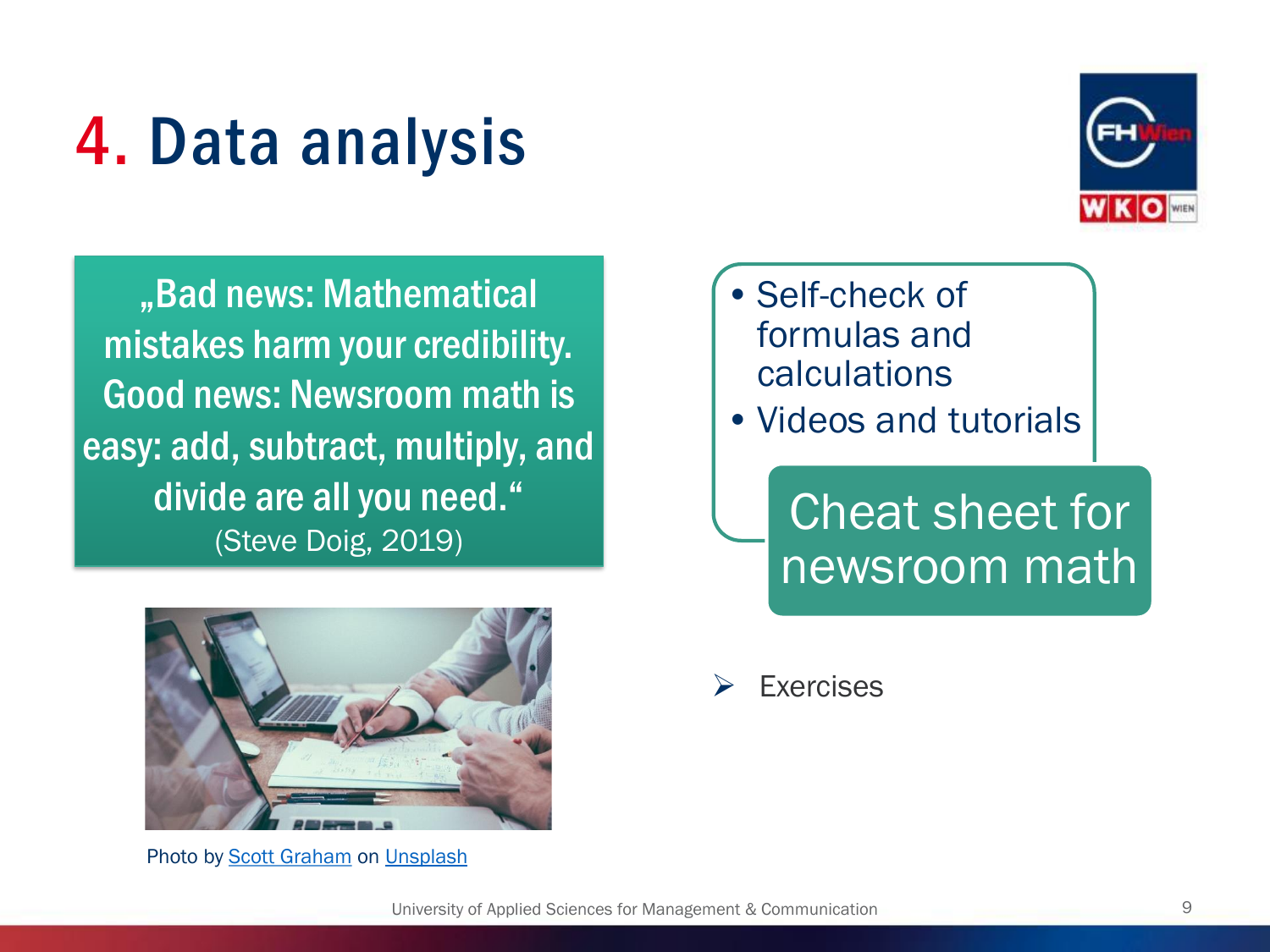### 6. Storytelling with data





#### "It's not all about numbers" (Paul Bradshaw, 2020)

- Reading & video of P. **Bradshaw**
- Task: Write a lead paragraph for your story!

Peer feedback on story drafts

**Cinema in Crisis** 

Photo by Dawood Hilmandi on <https://onlinejournalismblog.com/about/>

**Tired of Life? Euthanasia in Austria** 

#### **Missing Data on Sexual Violence Against Women**

Green and Grey Places in Vienna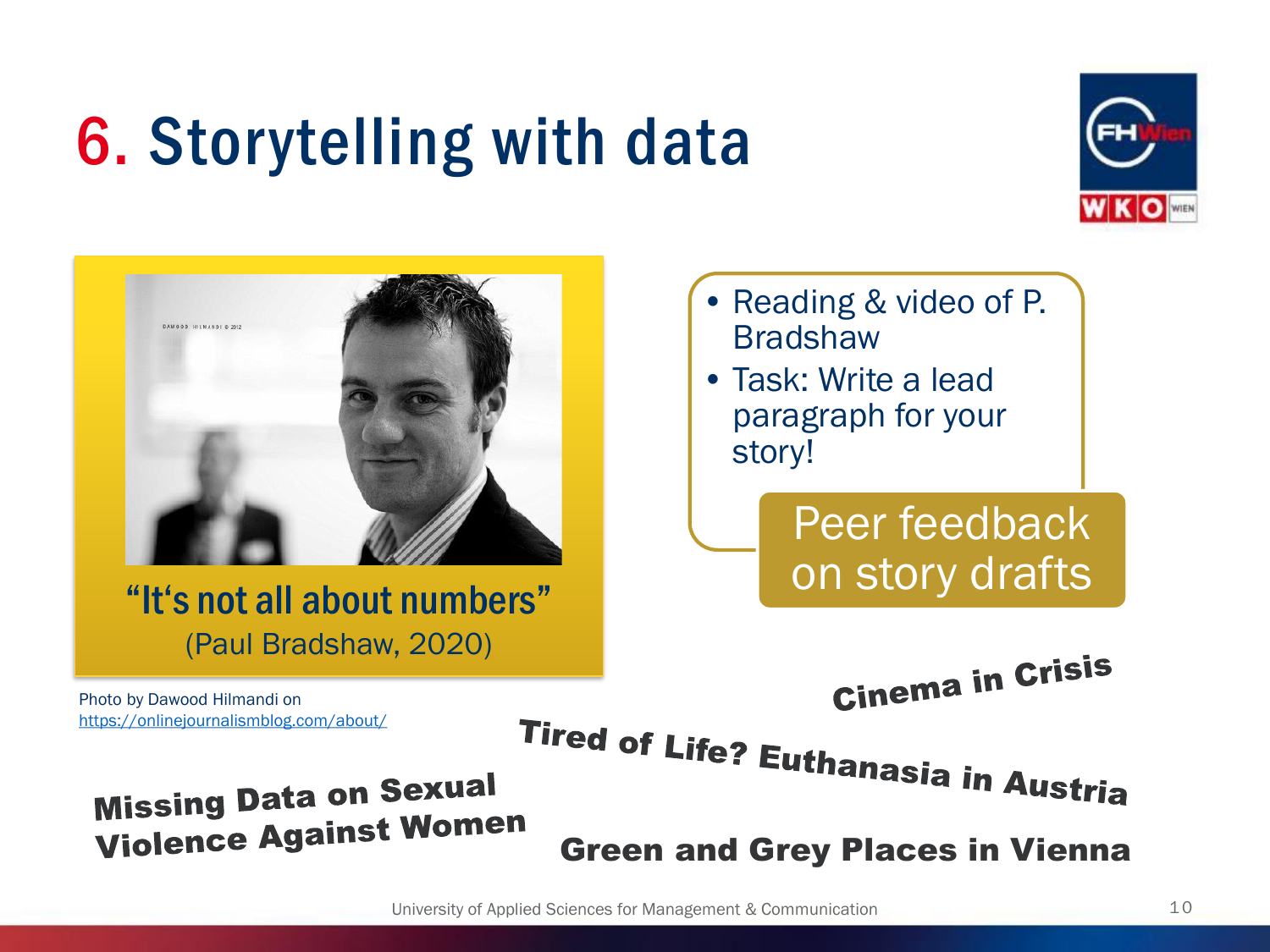### Limitations



- Not scalable (individual feedback)
- Ambitious self-study phases
- Only small data projects
- It's just the beginning ...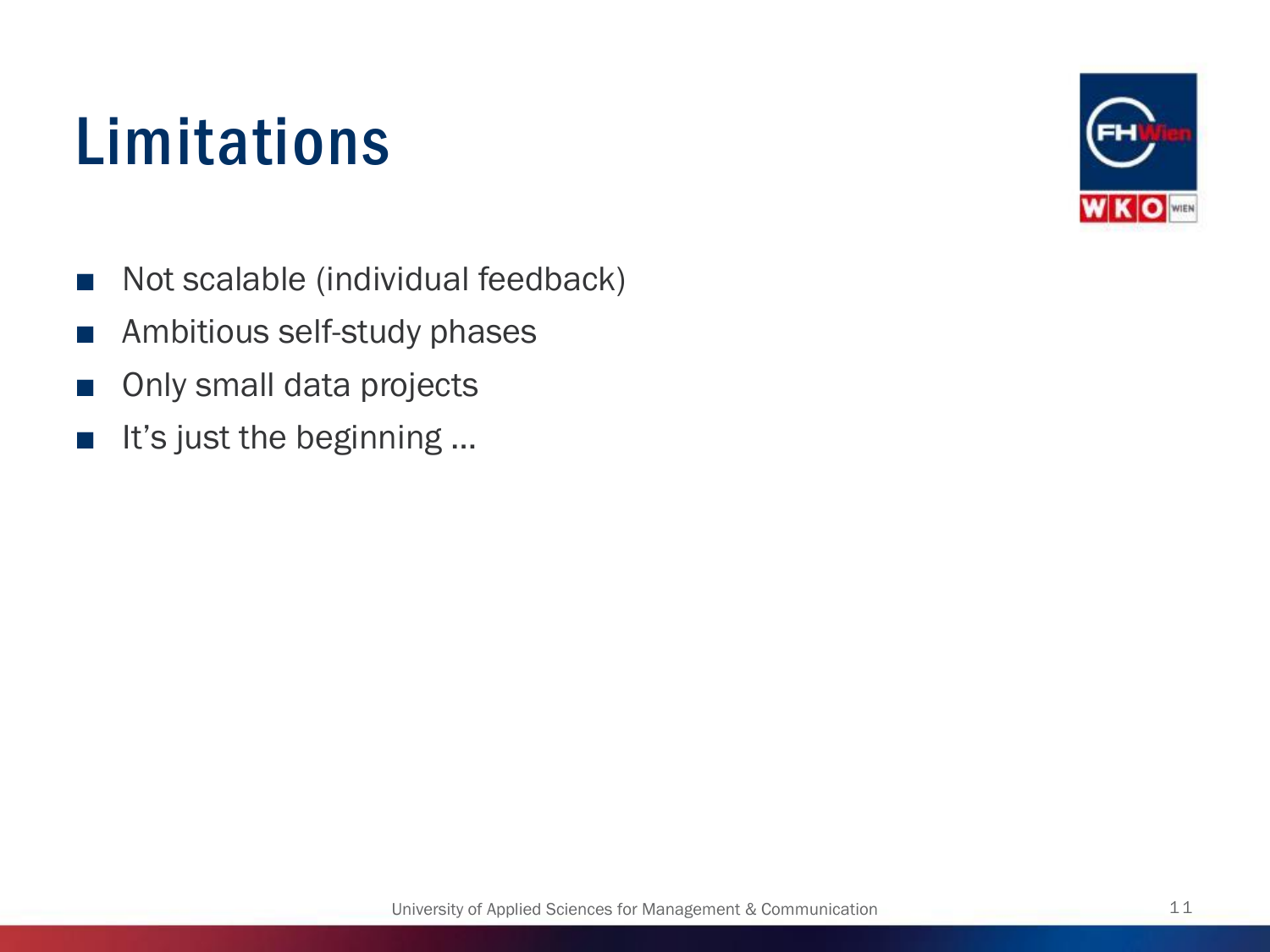

[regula.blocher@fh-wien.ac.at](mailto:regula.blocher@fh-wien.ac.at) Twitter: @regulablocher

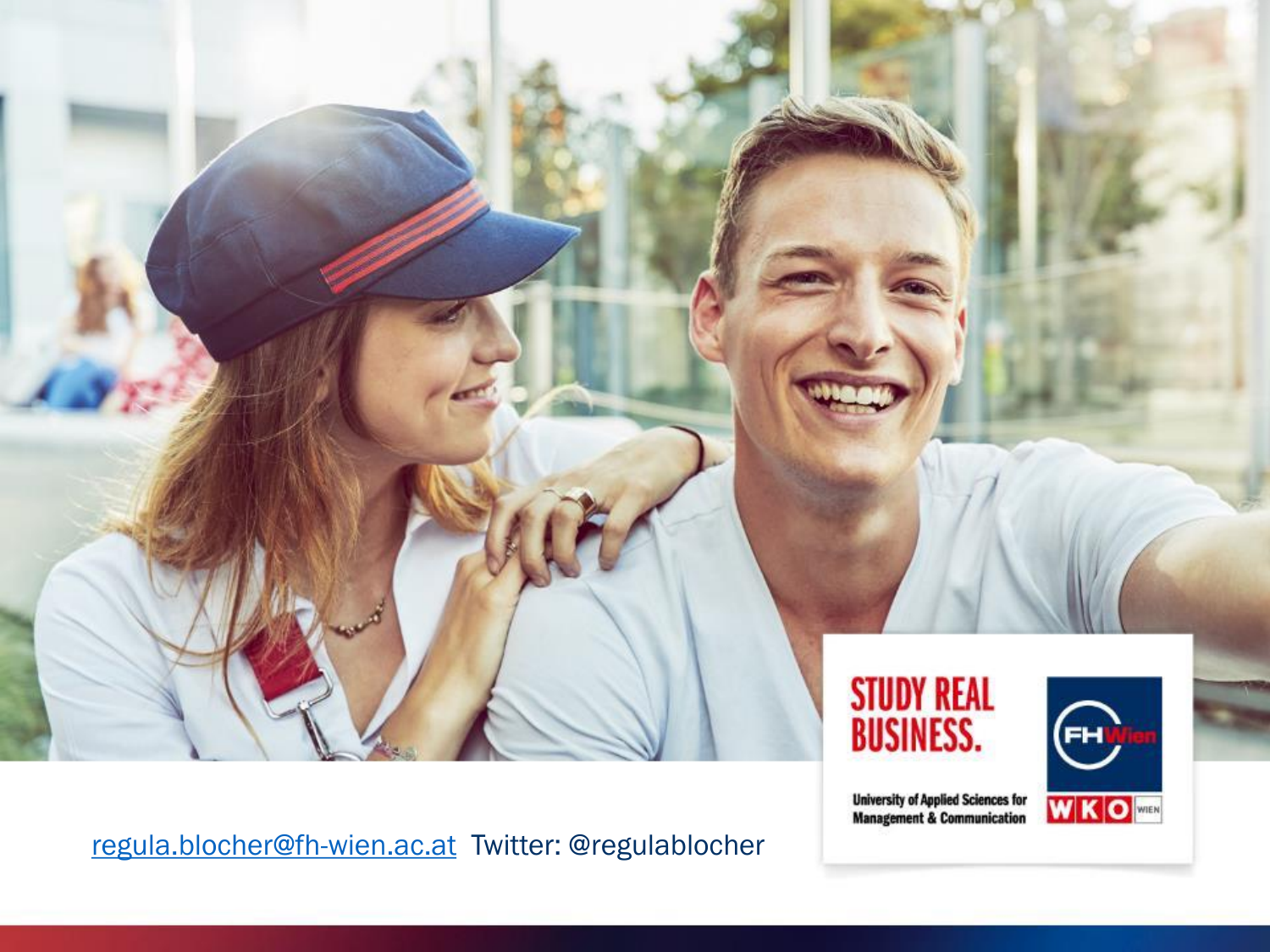#### References



- Bradshaw, P. (2020-02-05). It's not all about numbers: 6 ways that data can give you a story lead. Retrieved from [https://onlinejournalismblog.com/2020/02/05/its-not-all-about](https://onlinejournalismblog.com/2020/02/05/its-not-all-about-numbers-6-ways-that-data-can-give-you-a-story-lead/)numbers-6-ways-that-data-can-give-you-a-story-lead/
- Doig, S. (2019-04-10). Newsroom math and statistics [video]. Retrieved [from https://datajournalism.com/watch/doing-journalism-with-data](https://datajournalism.com/watch/doing-journalism-with-data-first-steps-skills-and-tools/finding-story-ideas-with-data-analysis/newsroom-math-and-statistics)first-steps-skills-and-tools/finding-story-ideas-with-dataanalysis/newsroom-math-and-statistics
- Jakubetz, Ch. (2016). Universalcode 2020. Content + Kontext + Endgeraet. Konstanz/Muenchen: UVK.
- The Guardian (2013-04-08). What is data journalism at The Guardian? [video]. Retrieved from <https://www.youtube.com/watch?v=IBOhZn28TsE>